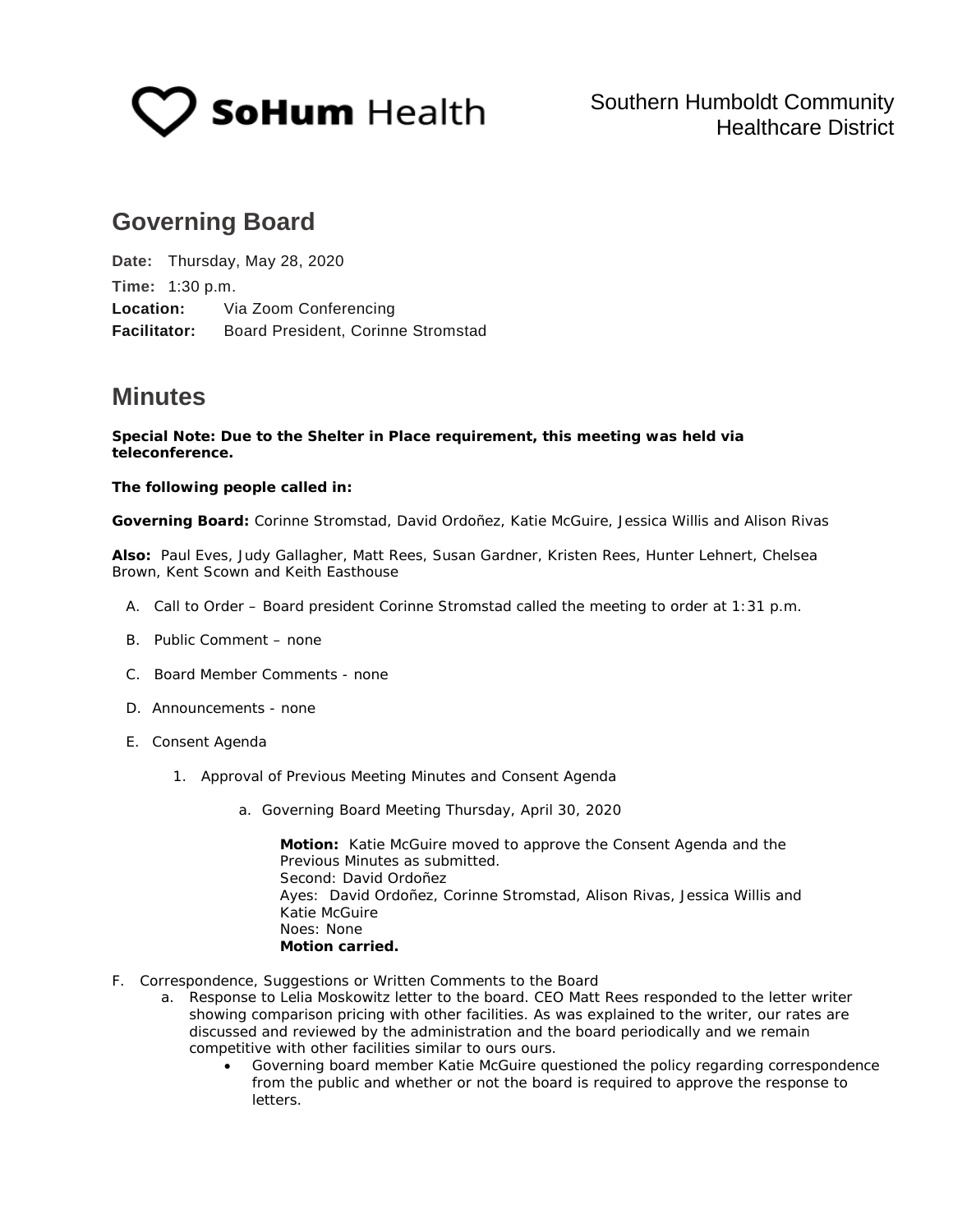May 28, 2020 Page 2 of 7

- The policy states letters should be sent to the president of the board and the president should respond.
- Board president Corinne Stromstad said she would follow up with a letter to Moskowitz.
- G. Finance Report Corinne Stromstad, Katie McGuire, Paul Eves and Matt Rees
	- 1. April 2020 Finances Paul Eves

**Motion:** David Ordoñez moved to approve the Financials as submitted for April 2020. Second: Katie McGuire Ayes: David Ordoñez, Corinne Stromstad, Alison Rivas, Jessica Willis and Katie **McGuire** Noes: None **Motion carried.**

- 2. PFS/HRG reports April 2020 Jennifer Melvoen absent (see separate printout)
	- Board Member David Ordoñez asked why a lot of the denials are with coding and the facility.
	- CEO Matt Rees said HRG [our billing company] is working on this.
	- Ordoñez also asked about having HRG notify patients when they are due for various tests.
	- CNO Judy Gallagher has discussed this with new clinic manager Anna Haubrich. Former clinic manager, Julie Moore, had a program she was using. Moore, who is still a per diem employee, will be asked to come over and show Anna what she did to track this.
	- Rees said this was in the works before COVID hit and we are working to get this completed to notify patients.
	- Gallagher said she will keep Ordoñez informed as this process is reinstated.
	- Rees drew attention to Page 15 of the board packet with the GMC river showing Proactive Relationship Training. He said this is all part of that process.
- H. Chief Nursing Officer's Reports Judy Gallagher
	- Gallagher said it is very important for staff to continue to adhere to the social distancing and wearing of masks when out in public. We should avoid large gatherings as it is important not to interact with groups and people outside of our household if we aren't sure there is not an exposure risk.
	- She said she had increased staff in the ED during this period. If someone is brought in to the triage tent, we need to have two nurses available – one for the ED and one for the tent. Hopefully, we will be able to reduce this if the numbers stay the same or a surge does not occur.
	- As required by CDPH, she is putting together a mitigation plan for the Skilled Nursing residents in case a patient or staff member tests positive for COVID.
	- We are having more outpatient appointments for labs, radiology, etc. and provide masks and gowns if necessary.
	- Referrals for swing beds continues to be low. We have one cardiac patient who lives in Redway we are hoping to get soon. Another case, we were looking at ended up being sent to a higher level of care. And, we have had a few wound vac outpatients sent to us.
	- We are happy to have Lora Simone back doing mammograms.
	- CDPH has done a total of 4 COVID surveys and Gallagher was proud to announce we passed all of them with no deficiencies.
	- Pyxis will hopefully be up and operational by the Fall, which will hopefully eliminate the majority of medical errors.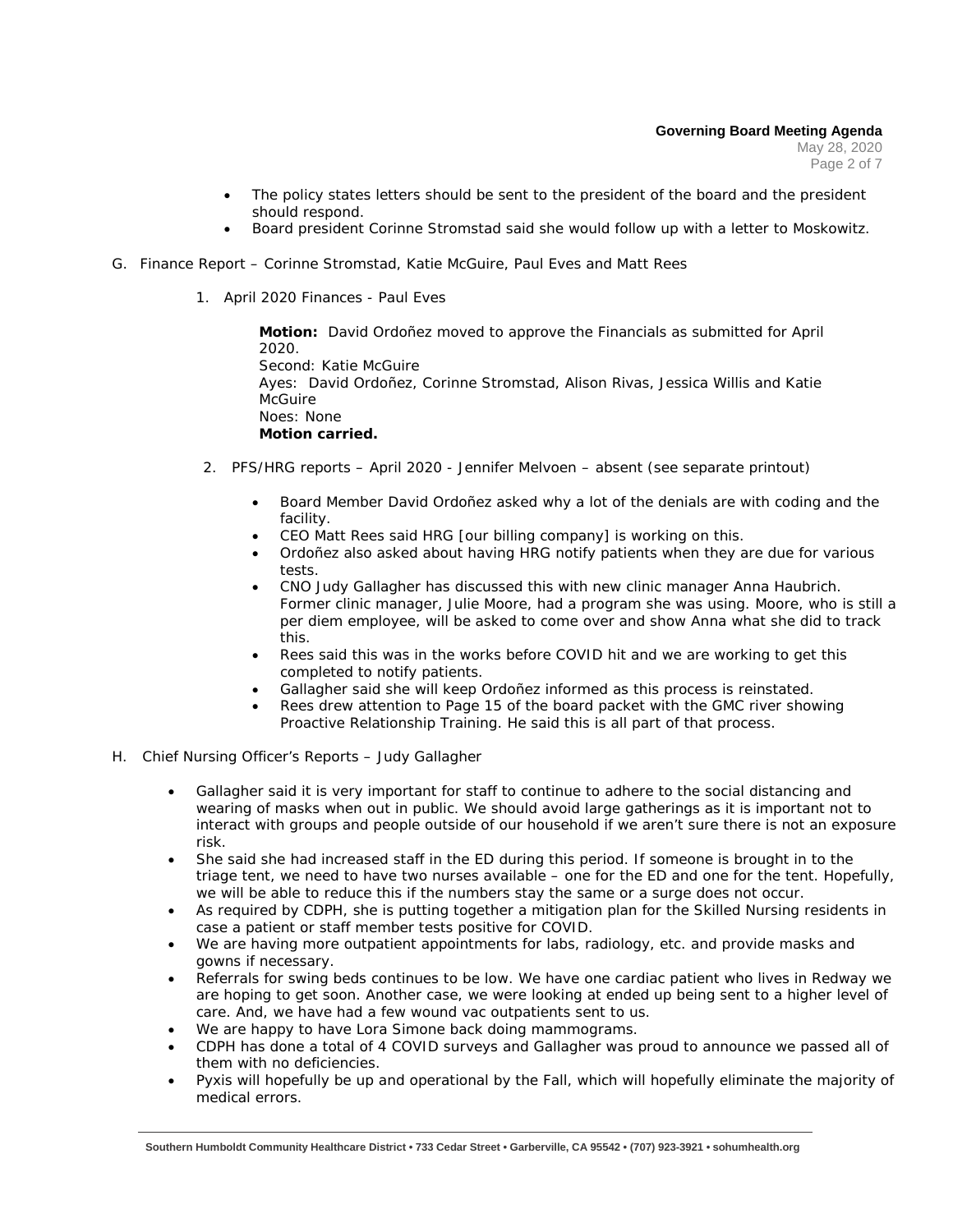May 28, 2020 Page 3 of 7

- Ordoñez asked Gallagher to explain what a wound vac involves. She said it is fascinating and is a wonderful way to close wounds. You put a vacuum-sealed dressing on the wound, with a batteryoperated system, to help heal wounds and avoid infection. They can go on deep wounds and even abdominal wounds. Our nurses are doing very well with the little training they have had.
	- 1. Quality Assurance Performance Improvement Committee Report [H&S Code § 32155]– Kristen Rees, Manager Quality – (Jan., April, July, Oct.)
- I. Administrator's Report Matt Rees, CEO
	- Outreach Coordinator Chelsea Brown went over the Foundation report.
	- She thanked the board members who have done the Zoom one-on-one meetings with her.
	- She also just sent out the first Foundation newsletter, which she will be doing quarterly.
	- She has created a large poster thanking all the employees for their pledges, which will be out soon.
	- CEO Matt Rees said we have been very busy dealing with the COVID issues.
	- We have reopened the clinic and outpatient services.
	- We are also working on other ways to market our facility and services.
	- Work continues over at the Sprowel Creek Campus and we hope to restart the SLS program in the Fall.
	- We continue to work on the permits and the 2020 seismic issues.
		- 1. Strategic Plan Update Matt Rees
			- Priority Objective #1: Outpatient Services Marketing Rees said he would add another tickler to the river regarding contacting patients about regular tests that are due.
		- *2.* Human Resources Quarterly Report Hunter Lehnert (Jan., April, July, Oct.) *Postponed until May due to COVID-19*
			- Lehnert went over her report and stated she did not get all the education information from the managers she would have liked.
			- She said we only have four open positions, which is good. However, these positions are ones that are hard to fill.
			- Ordoñez asked if our small facility is a plus for possible hires.
			- Hunter said those who are looking for a faster-paced work environment usually look for the bigger facilities.
			- She is trying to attract individuals from St. Joe's who were per diem employees and have been laid off.
			- Ordoñez asked about recruiting people from the bigger cities or out of state.
			- Lehnert said usually they do not want to stay for an extended period of time. They come here for the experience, but then leave after a couple of years and go back to the city. Housing is such an issue and many of them move up north to find rentals. Then the commute becomes too much and they don't stay.
			- Ordoñez said he has heard employees from St. Joe's complain about not having work.
			- Lehnert said CNO Judy Gallagher is in the process of interviewing nurses for those positions.
			- Chelsea Brown asked why the ED manager position is so hard to fill. Gallagher said a lot of people don't want to relocate during this pandemic. Also, because we are so small this can be an issue in that it's a slower-paced job. She said you would think someone from St. Joe's would apply who wants to move up the ladder and gain more experience or someone who wants to slow down a bit.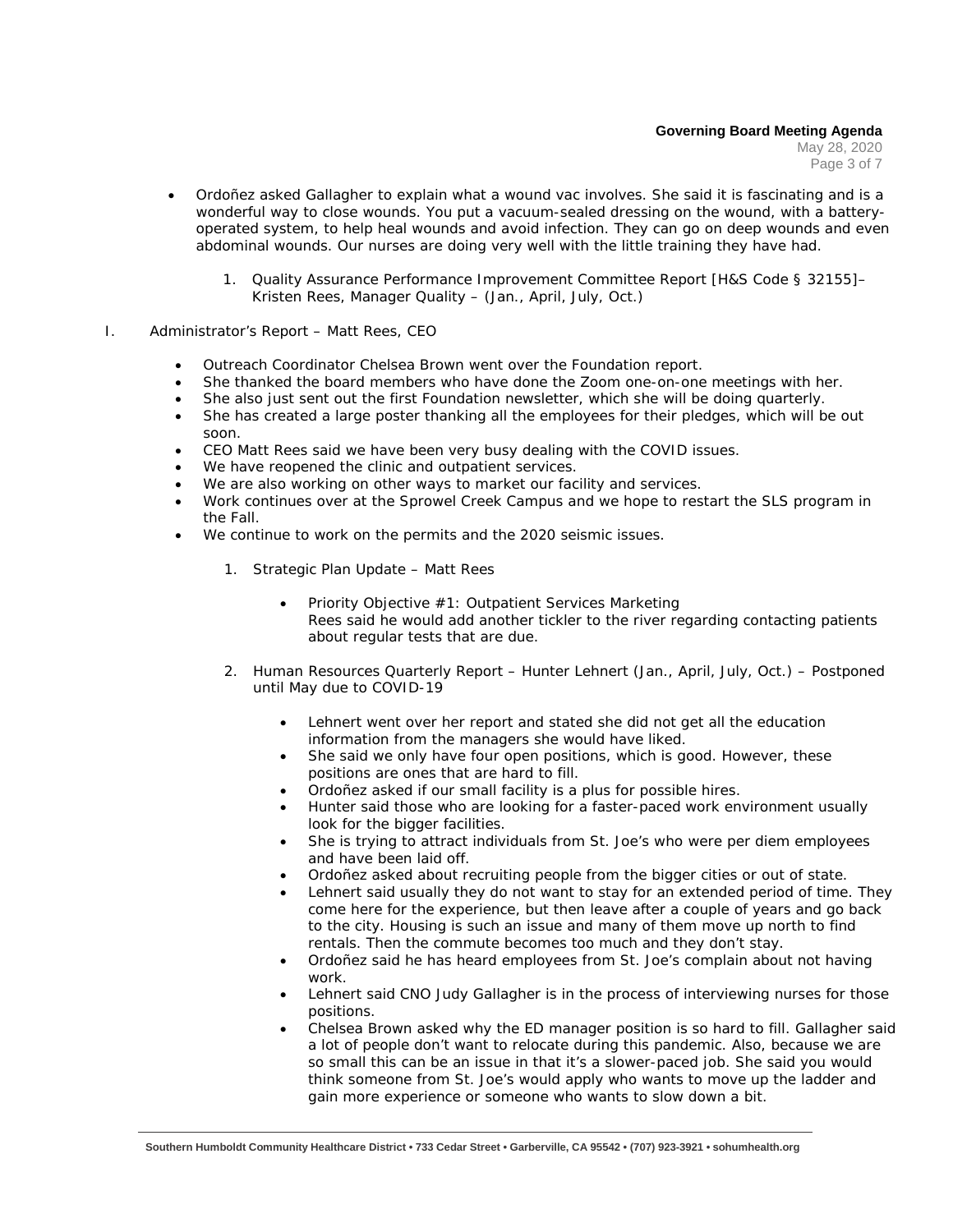- J. Old Business none
- K. New Business
	- 1. Approval of **Resolution 20:06**
		- Dissolution of JPA Northern California Health Care Authority Corinne Stromstad • A signed letter was sent to the JPA agreeing to the dissolution.

**Motion:** Katie McGuire moved to approve **Resolution 20:06** to authorize the dissolution of the Northern California Health Care Authority (JPA). Second: Alison Rivas Ayes: David Ordoñez, Corinne Stromstad, Alison Rivas, Jessica Willis and Katie McGuire Noes: None **Motion carried by roll call.**

- 2. Approval of **Resolution 20:07**
	- Policies and Procedures Packet "A" May 28, 2020
	- Approval of Dietary Policy and Procedure Manual Revisions
	- Approval of Dietary Policy and Procedure Manual (Nutricopia)
	- Approval of Quality and Performance Improvement Policy and Procedure Manual Revisions

**Motion:** Katie McGuire moved to approve **Resolution 20:07** Policies and Procedures Packet "A," and Dietary and Quality Performance Improvement manuals. Second: Alison Rivas Ayes: David Ordoñez, Corinne Stromstad, Alison Rivas, Jessica Willis and Katie McGuire Noes: None **Motion carried by roll call.**

- 3. Approval of **Resolution 20:08**
	- Investment of funds approval with the Local Agency Investment Fund (LAIF) Paul Eves and Matt Rees

**Motion:** Katie McGuire moved to approve **Resolution 20:08** to apply to establish an investment fund account with the Local Agency Investment Fund (LAIF). Second: Alison Rivas Ayes: David Ordoñez, Corinne Stromstad, Alison Rivas, Jessica Willis and Katie McGuire Noes: None **Motion carried by roll call.**

- 4. Naming Opportunities at the new facility Matt Rees, CEO
	- Chelsea Brown submitted a flyer listing the opportunities for naming various areas at the new location.
	- Rees asked for input regarding the naming of the new hospital if a \$5,000,000 donation was received. As stated in the flyer, the governing board has the final say with regard to the names of the new clinic and hospital.
	- Ordoñez suggested the worst-case scenario of someone donating \$5,000,000 or more and then the board not agreeing to name the hospital after them.
	- Katie McGuire agreed it would open a big can of worms.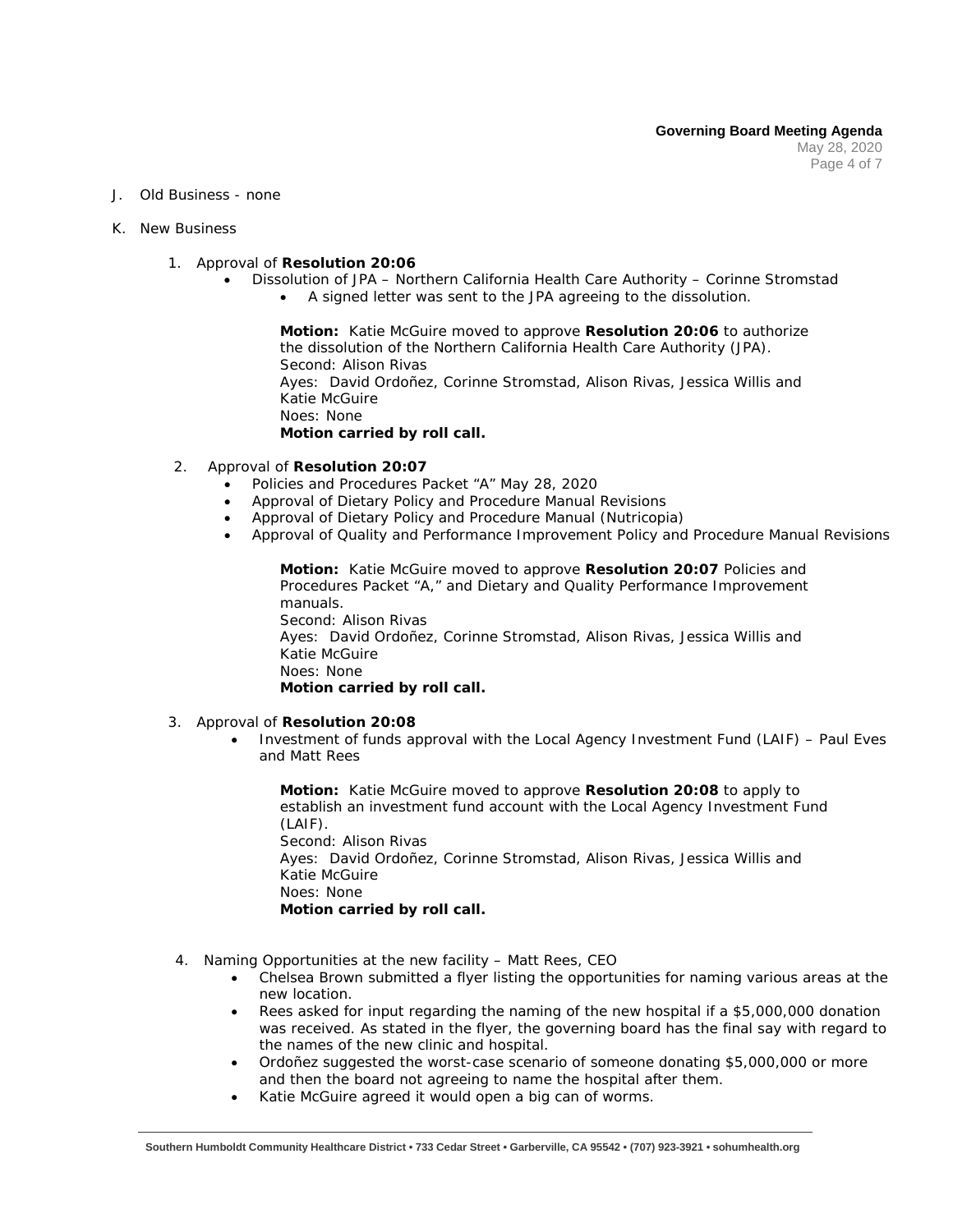### **Governing Board Meeting Agenda**

May 28, 2020 Page 5 of 7

- Jessica Willis and Ordoñez agreed with McGuire that the naming of the clinic and/or hospital should not be determined from a single donor or donors.
- Ordoñez asked that it be delayed for more discussion.
- Rees said we do have a couple of months before this will be going public.
- Quality Manager Kristen Rees asked whether the naming opportunities are based completely on the amount donated or if time as an employee could be considered?
- Rees said at this time it is only by donation.
- Ordoñez supports naming rooms, walkways, etc. according to donor levels, but not the hospital or clinic.
- Brown said if we remove the hospital and health center from the \$1,000,000 mark we will only have the road in to the new facility at that level. She asked what else we should add.
- It was suggested we add the ER to the top of the list.
- Willis said we should retain the Jerold Phelps name or we will lose a lot of support.
- It was suggested the existing building retain the Jerold Phelps name.
- Alison Rivas suggested we remove the top two and restructure the list.
- Rees reported the Foundation was asking for approval only regarding the naming opportunities.

**Motion:** Alison Rivas moved to approve naming opportunities for the new facility baring the hospital and clinic and to reset the donation tiers, with more discussion to be held. Second: Katie McGuire Ayes: David Ordoñez, Corinne Stromstad, Alison Rivas, Jessica Willis and Katie McGuire

Noes: None

**Motion carried.**

- 5. Recommendation to end hazard pay on July 1 with the option to extend or reinstate depending on risk assessment regarding COVID-19.
	- Matt Rees said based on the fact we have not had a positive case here yet, we should end the hazard pay on July 1.
	- Willis agreed we are doing a good job protecting our patients and staff.
	- Ordoñez said we have been very generous with the \$3.00 an hour, when other places are doing \$2.00. We should know by July 1 how things are going.

**Motion:** David Ordoñez moved to end hazard pay on July 1 with the option to extend or reinstate depending on risk assessment regarding COVID-19. Second: Katie McGuire Ayes: David Ordoñez, Corinne Stromstad, Alison Rivas, Jessica Willis and Katie McGuire Noes: None **Motion carried.**

- L. Meeting Evaluation
- M. Parking Lot
	- 1. Moving towards a smoke free campus
	- 2. Governing Board retreat
- N. Next Meeting Thursday, June 25, 2020
	- 1. QAPI Meeting Tuesday, June 9, 2020 at 2:30 p.m. McGuire agreed to attend the QAPI meeting.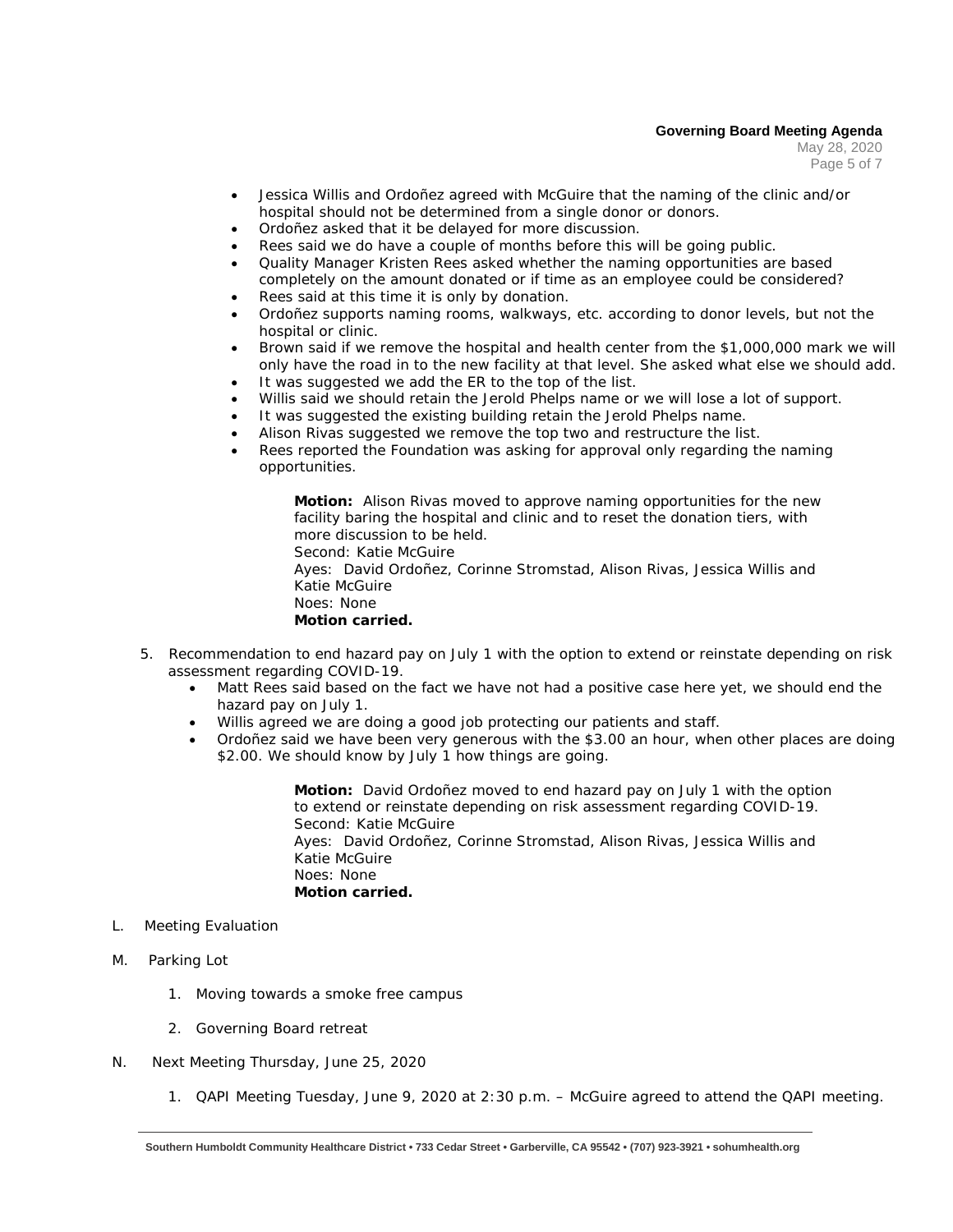- 2. Med Staff Meeting Wednesday, June 10, 2020, at 1:00 p.m. Stromstad agreed to attend the Med Staff meeting.
- O. Adjourn to Closed Session 3:02 p.m.
- P. Closed Session opened at 3:12 p.m.
	- 1. Approval of Previous Closed Session Minutes a. Closed Session Special Governing Board Meeting April 30, 2020
	- 2. Quality/Risk Management Report [H&S Code § 32155] Judy Gallagher, CNO
	- 3. Medication Error Reduction Plan Committee Report [H&S Code § 32155] Judy Gallagher, CNO
	- 4. Medical Staff Appointments/Reappointments [Gov. Code § 54957]

#### **Approval of Resolution 20:09**

- a. Joseph E.C. Rogers, MD Associate Emergency Room/Inpatient/Ambulatory 03/01/2020 – 02/28/2022
- b. Daniel F. Merges, MD Associate Emergency Room/Inpatient/Ambulatory 05/24/2020 – 05/23/2022
- c. Jodi L. Speth, D.O. Provisional Associate Diagnostic Teleradiology 05/28/20 – 05/27/22

**Motion:** David Ordoñez moved to approve **Resolution 20:09,** the reappointments of Joseph E.C. Rogers, MD and Daniel F. Merges, MD, and the appointment of Jodi L. Speth, D.O. Second: Katie McGuire Ayes: David Ordoñez, Corinne Stromstad, Alison Rivas, Katie McGuire and Jessica Willis Noes: None **Motion carried by roll call.**

- 5. Report from Property Negotiations Team [Gov. Code § 54956.8]
	- a. APN 032-051-020 Owner: Vocality Credit Union, Garberville, CA
- 6. Next Meeting Thursday, June 25, 2020
- Q. Adjourned Closed Session at 3:40 p.m.
- R. Resumed Open Session at 3:41 p.m.
	- 1. The following items were reported at closed session:
		- Approval of **Resolution 20:09**, the medical appointments of Joseph E.C. Rogers, MD; Daniel F. Merges, MD; and Jodi L. Speth, DO